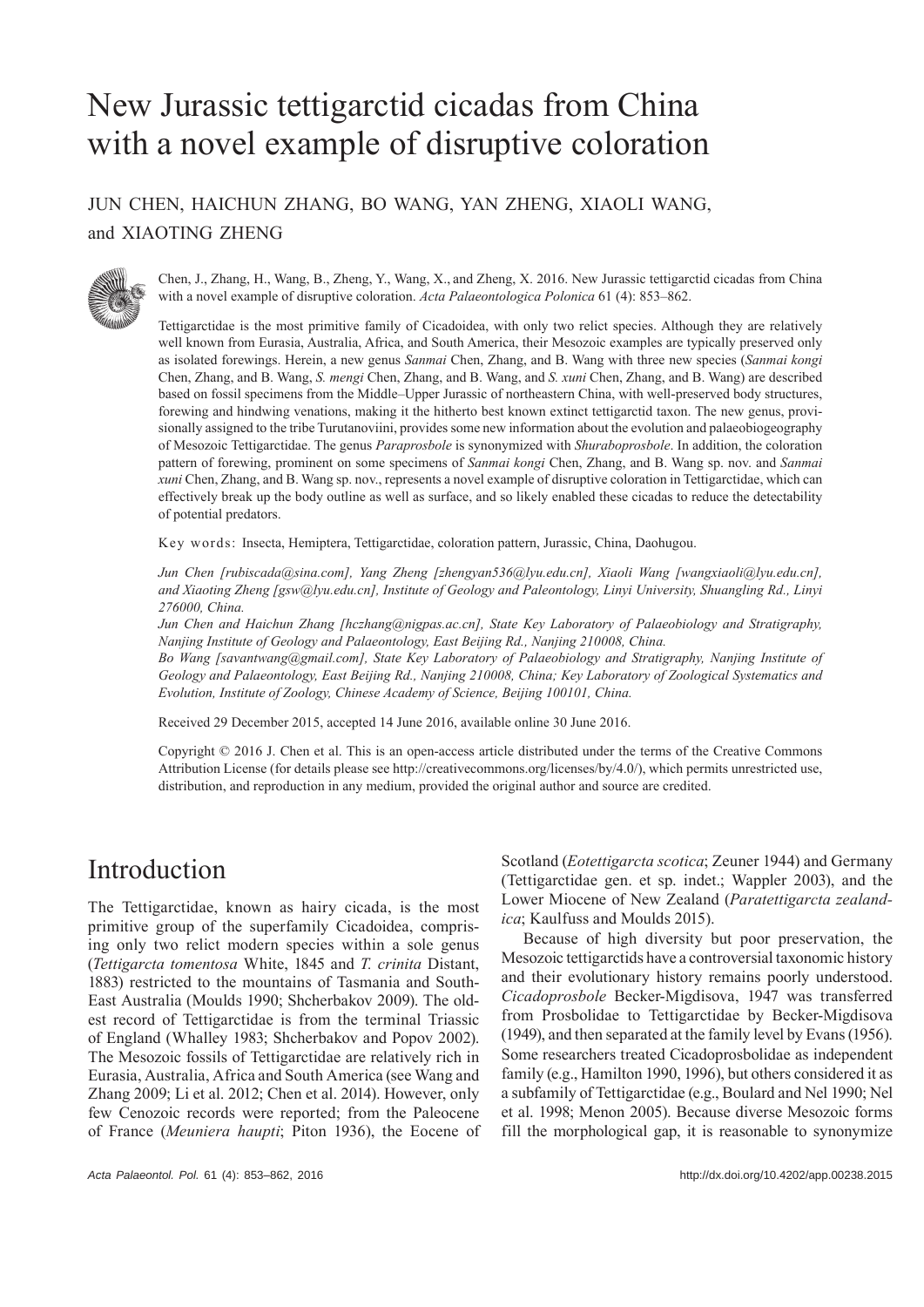

Fig. 1. Distribution of the localities and strata of Architettigini, Turutanoviini, and *Sanmai* gen. nov. 1, northeastern Brazil (Hamilton 1990); 2, England (Whalley 1985); 3, Kazakhstan (Shcherbakov and Popov 2002; Shcherbakov 2009); 4, Tajikistan (Becker-Migdisova 1949); 5, Ust'-Baley, southern Siberia (Shcherbakov 1985); 6, Myangad, western Mongolia (Shcherbakov 1986); 7, northeastern China (Wang and Zhang 2009; this study).

these two taxa (Shcherbakov 2009). The Tettigarctidae sensu lato was revised in detail by Shcherbakov (2009), and it was divided into two subfamilies, Cicadoprosbolinae with tribes Cicadoprosbolini, Architettigini and Turutanoviini, and Tettigarctinae with tribes Protabanini, Meunierini, and Tettigarctini, respectively. However, recent discoveries of Mesozoic tettigarctids with well-preserved body structures and complete forewings suggested that the current taxonomic system, just on basis of forewing venation, might not effectively reflect evolutionary relationships (Wang 2009; Li et al. 2012; Chen et al. 2014; this study). Based on two whole-bodied adults and one nymph from the Lower Cretaceous Crato Formation of northeastern Brazil, Hamilton (1990) described the tettigarctid genus *Architettix* (Architettigini) with some body and wing characters distinctly different from known extant and extinct tettigarctids: tarsi cicadellid-like and forewing with  $M_{3+4}$  unbranched. Hamilton (1990, 1996) considered that the genus shows a mixture of cicadoid and cicadellid characters, suggesting these two cicadomorph groups are closely related. Recently, some fossil tettigarctids were collected from the upper Middle–lower Upper Jurassic Daohugou fossil-bearing strata of Inner Mongolia, China (Fig. 1). These new tettigarctids possess an unusual forewing with  $M_{3+4}$  unbranched as in Architettigini, but their tarsus and other body structures are similar to *Shuraboprosbole*  spp. (Turutanoviini) from the contemporaneous strata at Daohugou Village.

Although tettigarctids were rich in the Mesozoic, only one specimen of Turutanoviini with both forewing and hindwing preserved was reported to date (Shcherbakov and Popov 2002; Shcherbakov 2009). A new genus *Sanmai* with three new species are described herein based on six fossil

specimens with well-preserved body structures, forewing and hindwing venations, making it the hitherto best known extinct tettigarctid taxon, and providing some new information about the evolutionary history and paleobiogeography of the Mesozoic Tettigarctidae. Additionally, we discuss herein the special disruptive coloration preserved on these new tettigarctids, which is remarkably different from that of known extinct and living tettigarctids as well as other cicadomorphs discovered in the same fossil layers of Daohugou.

*Institutional abbreviations.*—STMN, Shandong Tianyu Museum of Nature, Pingyi, Shandong Province, China.

*Other abbreviations.*—A, anal vein; CuA, anterior branch of the cubitus vein; cua-cup, crossvein connecting the anterior and posterior branches of the cubitus vein; CuP, posterior branch of the cubitus vein; im, crossvein connecting the branches of the media veins; ir, crossvein connecting the anterior and posterior branch of the radial vein; M, media vein; m-cua, crossvein connecting the fourth branch of the media vein and the anterior branch of the cubitus vein; RA, anterior branch of the radial vein; RP, posterior branch of the radial vein; r-m, crossvein connecting the posterior branch of the radial vein and the first branch of the media vein; ScP, posterior branch of the subcosta vein; u, ulnar cell (terminology after Moulds 2005).

## Material and methods

The new Mesozoic tettigarctids described herein were collected from the Daohugou fossil-bearing strata of northeastern China, and are deposited in STMN.

Daohugou has yielded abundant and diverse fossil plants and animals, and is now considered to be one of the most important insect Lagerstätten (Rasnitsyn et al. 2006). The hitherto known Tettigarctidae is much more diverse in Daohugou than in any other faunae, with eight species described and attributed to four genera and some available fossils awaiting description (Wang 2009; Wang and Zhang 2009; Li et al. 2012; Chen et al. 2014). Generally, the fossil-bearing beds at Daohugou were placed within the Jiulongshan Formation of Bathonian–Callovian (late Middle Jurassic) (e.g., Wang and Zhang 2009; Chen et al. 2014; Liu et al. 2014). However, recent isotopic dating results indicated that the Daohugou beds were deposited in the geological age of 164–158 Ma (Liu et al. 2006, 2012; L. Wang et al. 2013), Callovian–Oxfordian (latest Middle–earliest Late Jurassic) according to the updated International Chronostratigraphic Chart (Cohen et al. 2013; Wang et al. 2015).

There is no consensus on the interpretation of vein nomenclature in Cicadomorpha (Wang and Zhang 2009). Nel et al. (2012) proposed a new interpretation of wing venation pattern for all Paraneoptera, assuming that CuA gets fused with M+R stem at wing base and connected with CuP by a specialized crossvein cua-cup after its departure from M+R,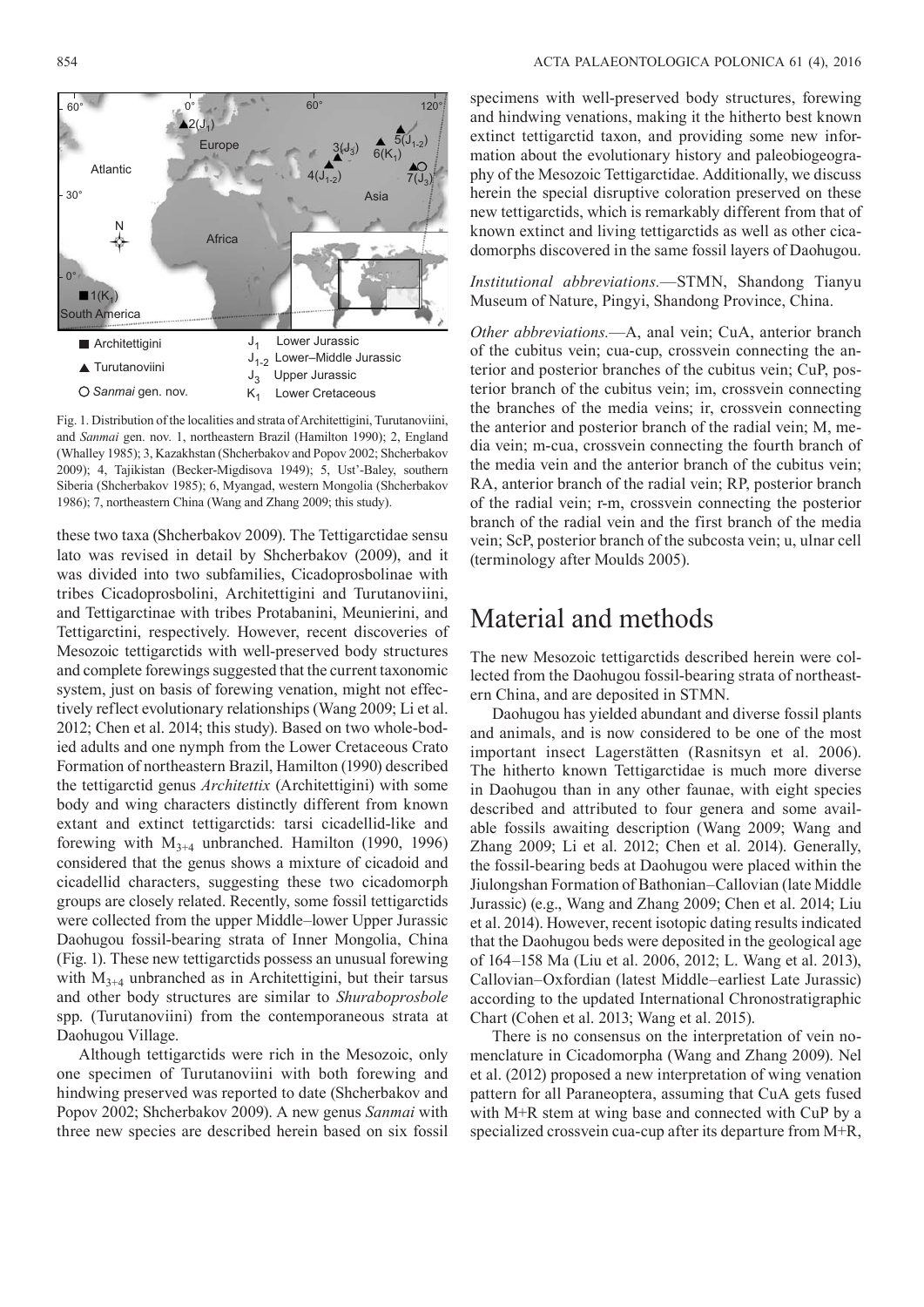which is remarkably different from the traditional interpretations. The venational terminologies used herein follow Nel et al. (2012), including that the first longitudinal vein on the clavus is tentatively treated as  $A_1$  rather than Pcu, that is treated as open problem in Nel et al. (2012).

The fossil tettigarctids were examined dry or under alcohol, with details observed and microphotographed under a stereomicroscope (ZeissSteREO Discovery V8). Photographs were taken using a NikonD800 digital camera. Line drawings were prepared with image-editing software. All measurements were made using software ImageJ 1.42q (Wayne Rasband; National Institute of Health, USA). The following standards were used for measurements: whole length measured from the apex of the vertex to the apex of the tegmen; length of tegmen measured from the base to the apex; width of tegmen measured at the widest part from costal margin to posterior margin; length of clavus measured from the base of tegmen to the ending of vein CuP; width of clavus measured at its widest part; length of costal area measured from the base of tegmen to the ending of vein ScP; width of costal area measured at its widest part.

#### Systematic palaeontology

Order Hemiptera Linnaeus, 1758

Suborder Cicadomorpha Evans, 1946

Superfamily Cicadoidea Latreille, 1802

Family Tettigarctidae Distant, 1905

Subfamily Cicadoprosbolinae Becker-Migdisova, 1947

Genus *Sanmai* Chen, Zhang, and B. Wang nov.

*Etymology*: From Mandarin *san*, three, and *mai*, branch; referring to vein M three-branched on forewing.

*Type species*: *Sanmai kongi* Chen, Zhang, and B. Wang, sp. nov., designated herein; see below.

*Included species*: *Sanmai kongi* Chen, Zhang, and B. Wang sp. nov. (the type species); *S. mengi* Chen, Zhang, and B. Wang, sp. nov.; *S. xuni*  Chen, Zhang, and B. Wang sp. nov.

*Diagnosis.*—Postclypeus swollen. Compound eye large, oval or semicircular in lateral view. Antenna with scape slightly thicker than pedicel; flagellum aristiform, with five segments. Pronotum expanded, anterior half with tiny granular protuberances and posterior area transversely rugose. Mesonotum partly exposed, with posterior one-third area transversely rugose. Femora with tiny granules (or bases of thick setae?); tibiae densely setose, with distinct ridges, hind tibia with two lateral spines; tarsidensely setose, with three tarsomeres; claws well-developed. Ovipositor ensiform, upcurved, adpressed to pygofer extended just below anal tube. Forewing with dark membrane colored with light and irregular speckles and longitudinal stripes (coloration pattern not preserved for *S. mengi*); apical cells eight; R bifurcating at about basal one-third wing length; RP fused with nodal line for a distance or sinuous near nodal line; M three-branched;  $M_{3+4}$  unbranched; CuA bifurcating just beyond nodal line; distal section of  $CuA<sub>2</sub>$  running along wing margin. Hindwing with M three-branched and  $M_{1+2}$  simple.

*Remarks.*—Based on information from forewings, Shcherbakov (2009) divided Tettigarctidae into subfamilies Cicadoprosbolinae and Tettigarctinae, each with three tribes respectively. *Sanmai* gen. nov., possessing an elliptical forewing with broad costal area and clavus, undoubtedly belongs to the subfamily Cicadoprosbolinae. The new genus is similar to *Architettix* Hamilton, 1990 in having a forewing with vein M three-branched, but differs from the latter in possessing a forewing with R bifurcated far away from nodal line, RA with two terminations, and  $CuA<sub>2</sub>$  fused with nodal line. In addition, forewing with three-branched M vein makes the new genus and *Architettix* different from all other fossil and extant tettigarctids.

*Stratigraphic and geographic range.*—Upper Middle– lower Upper Jurassic Daohugou beds; Daohugou Village, Ningcheng County, Inner Mongolia, China

Key to species of the new genus *Sanmai* on forewing:

1. Length/width ratio >3; RP sinuous near nodal line but not fused with the latter .............................................................. *Sanmai xuni* Length/width ratio 2.5–2.7; RP fused with nodal line for a distance ......................................................................................................... 2 2.  $RA_1$  short and straight;  $M_{1+2}$  long and curved near nodal line; u3 elongate, about 0.3 wing length ...................................... *Sanmai mengi* RA<sub>1</sub> long and slightly sinuous;  $M_{1+2}$  short and straight; u3 about

0.25 wing length ......................................................... *Sanmai kongi*

*Sanmai kongi* Chen, Zhang, and B. Wang sp. nov. Fig. 2.

*Etymology*: In reference to the family name of Confucius (Kung Fu-Tsy), the founder of Confucianism.

*Type material*: Holotype, STMN48-1800a, b (part and counterpart), well-preserved adult female in lateral aspect with overlapped wings at the top of the body. Paratype, STMN48-1801, well-preserved adult male in lateral aspect with overlapped wings at the top of the body.

*Type locality*: Daohugou Village, Ningcheng County, Inner Mongolia, China.

*Type horizon*: Upper Middle–lower Upper Jurassic Daohugou beds.

*Material*.—Type material only.

*Diagnosis.*—Compound eye nearly semicircular in lateral view. Forewing length/width ratio about 2.65;  $RA_1$  long and slightly sinuous; RP fused with nodal line for a distance;  $M<sub>1+2</sub>$  short and straight; u3 about 0.25 wing length.

*Description.*—*Holotype STMN48-1800*: Body 22.3 mm long including forewing in repose. Compound eye large, nearly semicircular. Antenna partly preserved, scape slightly thicker than pedicel. Pronotum expanded, anterior half with tiny granular protuberances and posterior area transversely rugose. Mesonotum partly exposed, with posterior one-third area transversely rugose. Femora with tiny granules (or bases of thick setae?); tibiae densely setose,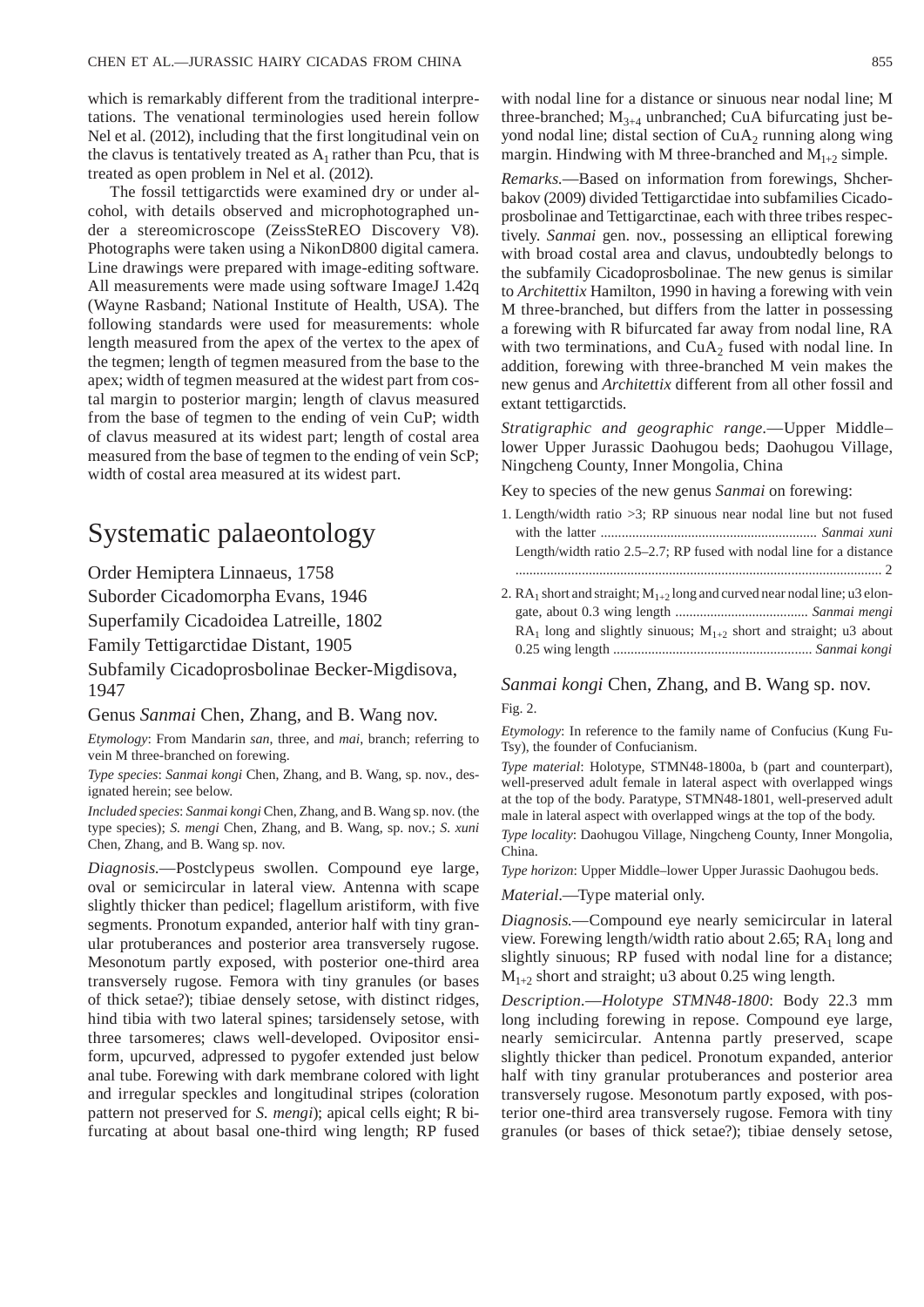

Fig. 2. Hairy cicada *Sanmai kongi* sp. nov. from the upper Middle–lower Upper Jurassic Daohugou beds. **A**. Holotype STMN48-1800a. Photograph under alcohol  $(A_1)$ , explanatory drawing  $(A_2)$ . Hind leg  $(A_3)$ . Enlargement of apical teeth set of hind tibia  $(A_4)$ . Photomicrograph of ovipositor  $(A_5)$ . **B**. Paratype STMN48-1801. Photograph  $(B_1)$ , photomicrograph of male genitalia  $(B_2)$ . Abbreviations: A, anal vein; CuA, anterior branch of the cubitus vein; CuP, posterior branch of the cubitus vein; M, media vein; RA, anterior branch of the radial vein; RP, posterior branch of the radial vein; ScP, posterior branch of the subcosta vein; u, ulnar cell.

with distinct ridges; tarsi densely setose, with three tarsomeres. Fore femur strong; fore tibia slender, about 2/3 length of hind tibia, with one apical tooth visible; tarsus with apical tarsomere much longer than mid and basitarsomeres; one well-developed claw preserved. Mid femur as long as fore femur, but much slenderer than the latter; mid tibia largely missing. Hind femur strong, slightly shorter than fore and mid femora; hind tibia long and slender, with two extremely long lateral spines, with a row of apical teeth (six? visible); hind tarsus about 3/4 length of fore tarsus, with mid tarsomere slightly shorter than basi- and apical tarsomeres; two well-developed claws visible. Ovipositor ensiform, upcurved, adpressed to pygofer.

 Forewing length about 18.8 mm, width about 7.1 mm. Dark membrane colored with light and irregular speckles and longitudinal stripes. Costal area long and narrow, with ratio of length to width about 5.2. Clavus broad and arched, with ratio of length to width about 3.9. Nodal line distinct. Eight apical cells. Stem ScP+R+M+CuA thick, bifurcating into ScP+R and M+CuA at basal 0.23 wing length. Stem ScP+R straight, bifurcating into ScP+RA and RP at basal 0.34 wing length. RA with two terminations;  $RA<sub>1</sub>$  long and slightly sinuous;  $RA<sub>2</sub>$  geniculate at junction with crossvein

ir, subparallel to  $RA<sub>1</sub>$ , and curved apically. RP fused with nodal line for a distance, slightly curved at junction with crossvein r-m, and re-curved at junction with crossvein ir. Stem M+CuA bifurcating just beyond junction with crossvein cua-cup. Stem M straight, bifurcating into  $M_{1+2}$ and  $M_{3+4}$  basal of middle of wing length. u3 about 0.25 wing length. Vein  $M_{1+2}$  short and straight, bifurcating at about basal 0.64 wing length. Vein  $M_{3+4}$  simple, connected with M2 by crossvein im. Stem CuA long and sinuous, bifurcating into  $CuA_1$ and  $CuA_2$  just beyond nodal line.  $CuA_1$  long, geniculate at junction with crossvein m-cua. Distal section of CuA2 running along wing margin. CuP long and straight.  $A_1$  sinuous.  $A_2$  short and strongly curved.

*Paratype STMN48-1801*: Body length as preserved 21.7 mm long including forewing in repose. Postclypeus ornamented with distinct transverse grooves. Mid tibia slender, slightly longer than fore tibia. Pygofer largely missing, but well-developed aedeagus visible. Forewing length about 17.5 mm, width about 6.6 mm; venation in general as in holotype; coloration pattern not preserved.

*Remarks.*—The new species is similar to *S. mengi* Chen, Zhang, and B. Wang sp. nov., but differs from the latter in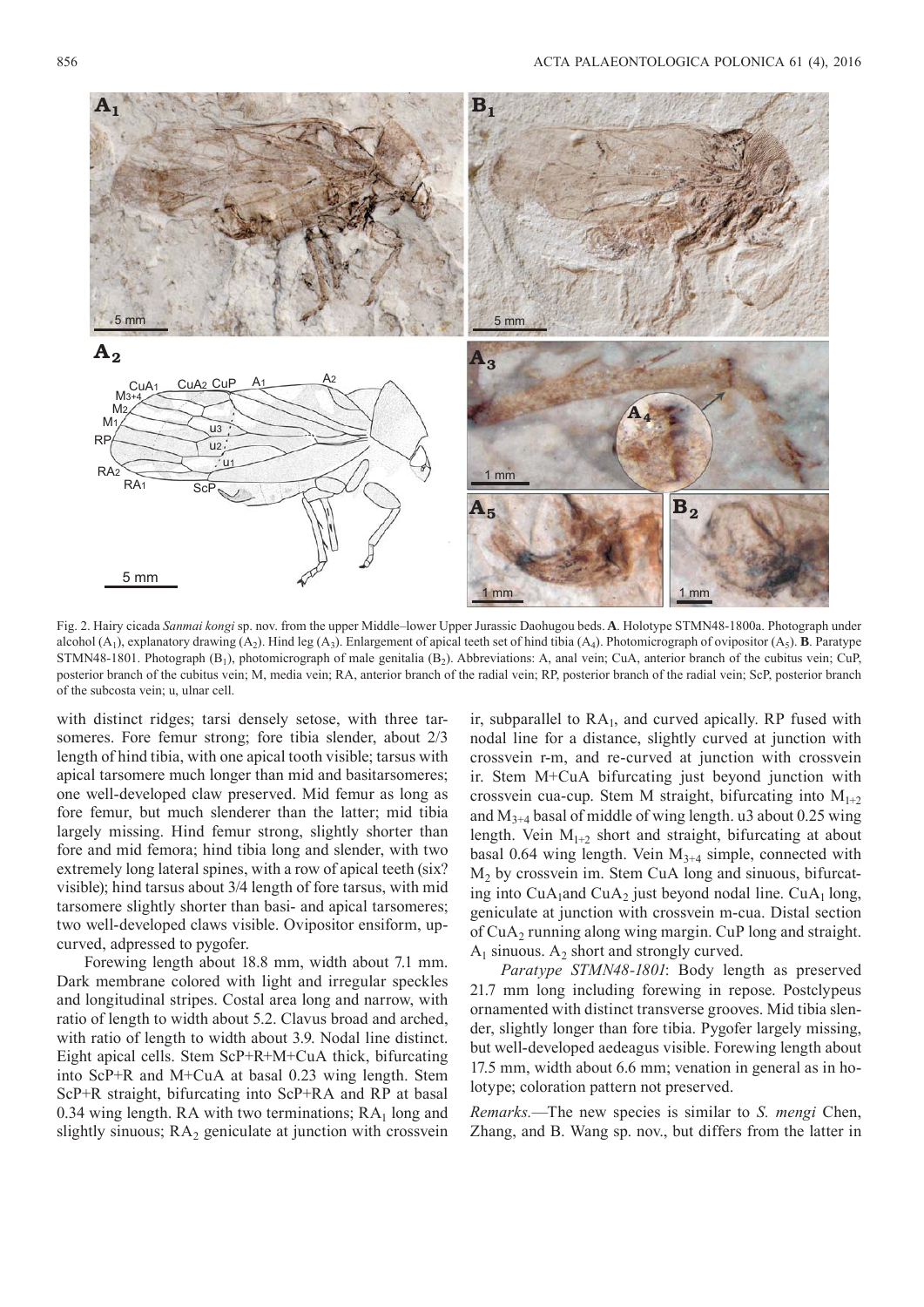

Fig. 3. Hairy cicada *Sanmai mengi* sp. nov., holotype (STMN48-1802) from the upper Middle–lower Upper Jurassic Daohugou beds. Photograph (**A**), explanatory drawing (**B**).

possessing long and slightly sinuous  $RA<sub>1</sub>$ , short and straight  $M<sub>1+2</sub>$ , and u3 about 0.25 wing length for tegmen.

*Stratigraphic and geographic range.*—Upper Middle–lower Upper Jurassic; Daohugou Village, Ningcheng County, Inner Mongolia, China.

*Sanmai mengi* Chen, Zhang, and B. Wang sp. nov. Fig. 3.

*Etymology*: In reference to the family name of Mencius (Meng Tsy), one of the sages of Confucianism.

*Holotype*: STMN48-1802, well-preserved adult female in lateral aspect with overlapped wings at the top of the body.

*Type locality*: Daohugou Village, Ningcheng County, Inner Mongolia, China.

*Type horizon*: Upper Middle–lower Upper Jurassic Daohugou beds.

*Diagnosis.*—Compound eye nearly oval in lateral view. Abdomen stout. Forewing with length/width ratio 2.5;  $RA<sub>1</sub>$ short and straight; RP fused with nodal line for a distance;  $M<sub>1+2</sub>$  long and curved near nodal line; u3 elongate, about 0.3 wing length.

*Description.*—*Holotype STMN48-1802*: Body length as preserved 23.6 mm including forewing in repose. Compound eye large, nearly oval in lateral view. Antenna with scape slightly thicker than pedicel, flagellum aristiform, with segments invisible. Postclypeus partly missing, convex. Rostrum extending beyond hind coxae, nearly to apex of hind femur. Pronotum expanded, anterior half with tiny granular protuberances and posterior area transversely rugose. Mesonotum partly exposed. Legs partly preserved; femora with tiny granules (or bases of thick setae?); tibiae densely setose, with distinct ridges. Abdomen stout, with nine segments visible. Ovipositor well-developed, ensiform, adpressed to pygofer. Forewing length about 19.6 mm, width about 7.8 mm. coloration pattern not preserved. Costal area long and narrow, with ratio of length to width about 5.1. Clavus broad and arched. Nodal line distinct. Eight apical cells. Stem ScP+R+M+CuA thick, bifurcating into ScP+R and M+CuA at basal 0.22 wing length. Stem ScP+R straight. RA with two terminations;  $RA_1$  short and nearly straight;  $RA<sub>2</sub>$  geniculate at junction with crossvein ir, then subparallel to  $RA<sub>1</sub>$ . RP fused with nodal line for a distance, slightly curved at junction with crossvein r-m, and re-curved at junction with crossvein ir. Stem M+CuA bifucating just beyond junction with crossvein cua-cup. Stem M straight, bifurcating into  $M_{1+2}$  and  $M_{3+4}$  at basal 0.42 wing length. u3 about 0.3 wing length. Vein  $M_{1+2}$ long and sinuous beyond nodal line. Vein  $M_{3+4}$  simple, connected with  $M_2$  by crossvein im. Stem CuA long and sinuous. CuP long and straight.  $A_1$  sinuous.  $A_2$  short and strongly curved.

*Remarks.*—The new species is similar to *S. kongi* Chen, Zhang, and B. Wang sp. nov., but differs from the latter in possessing short and straight RA1; long and curved (near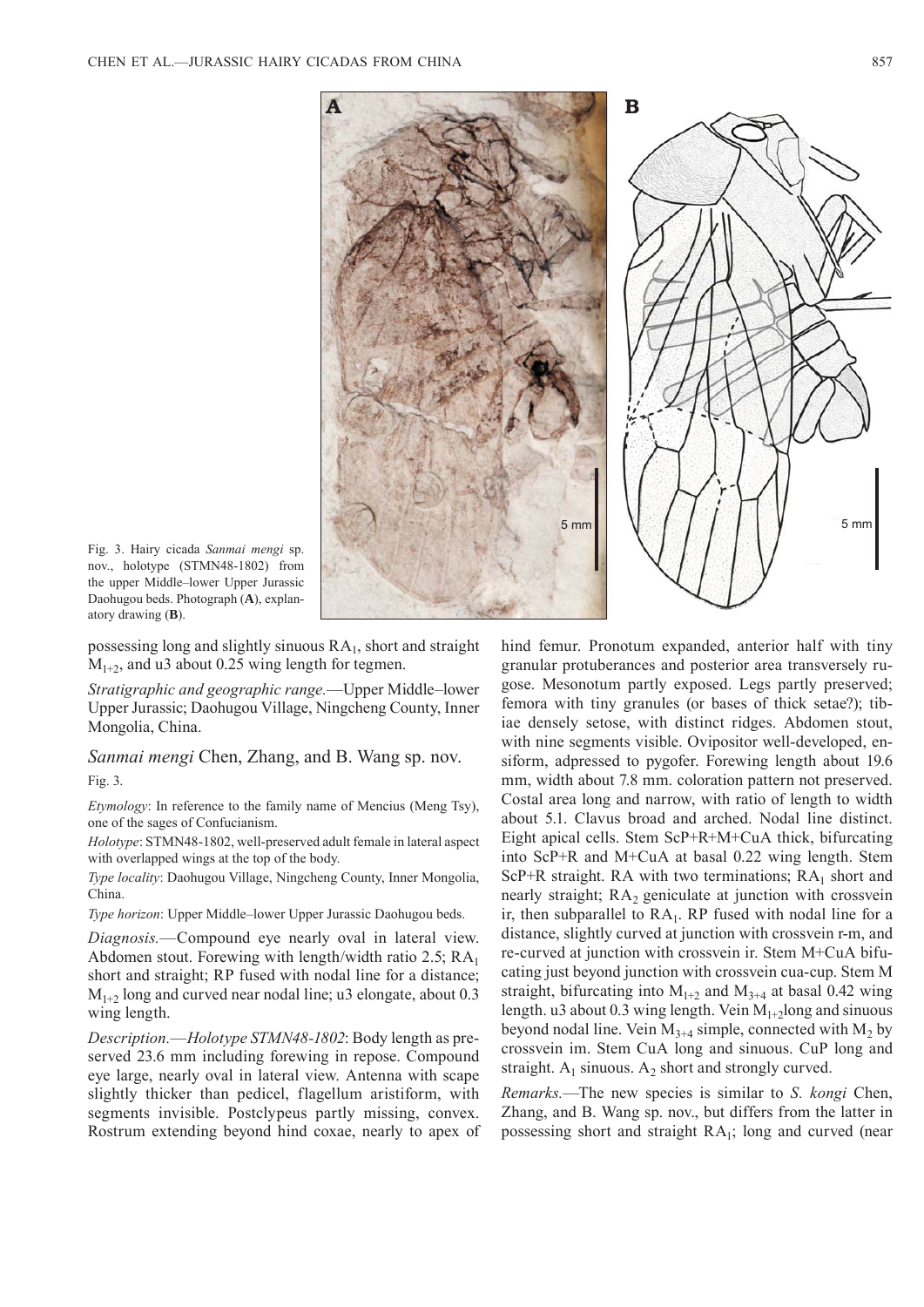

Fig. 4. Hairy cicada *Sanmai xuni* sp. nov. from the upper Middle–lower Upper Jurassic Daohugou beds. **A**. Holotype STMN48-1803. Photograph (A<sub>1</sub>), explanatory drawing  $(A_2)$ , enlargement of head  $(A_3)$ . **B**. Paratype STMN48-1804. Photograph  $(B_1)$ , explanatory drawing of hind wing  $(B_2)$ , horizontal mirror), photomicrograph of ovipositor and pygofer (B<sub>3</sub>). **C**. Paratype STMN48-1805. Photograph (C<sub>1</sub>); photomicrograph of antenna, showing segments of flagellum (arrowheads)  $(C_2)$ ; photomicrograph of part of rostrum  $(C_3)$ . Abbreviations: CuA, anterior branch of the cubitus vein; M, media vein; RA, anterior branch of the radial vein; RP, posterior branch of the radial vein.

nodal line)  $M_{1+2}$ ; elongate u3, about 0.3 wing length for tegmen.

*Stratigraphic and geographic range.*—Upper Middle–lower Upper Jurassic; Daohugou Village, Ningcheng County, Inner Mongolia, China.

*Sanmai xuni* Chen, Zhang, and B. Wang sp. nov.

Fig. 4.

*Etymology*: In reference to the family name of Xuncius (Xun Tsy), one of the sages of Confucianism.

*Type material*: Holotype, STMN48-1803, well-preserved adult female in lateral aspect with overlapped wings at the top of the body. Paratypes, STMN48-1804, well-preserved adult female in lateral aspect with overlapped wings at the top of the body; STMN48-1805, well-preserved adult female in lateral aspect with overlapped wings at the top of the body.

*Type locality*: Daohugou Village, Ningcheng County, Inner Mongolia, China.

*Type horizon*: Upper Middle–lower Upper Jurassic Daohugou beds.

*Diagnosis.*—Compound eye oval or semicircular in lateral view. Flagellum aristiform, with five segments visible. Ovipositor ensiform, upcurved, adpressed to pygofer extended just below anal tube. Forewing length/width ratio  $> 3$ ; RA<sub>1</sub> long; RP sinuous near nodal line but not fused with the latter;  $M_{1+2}$  short and nearly straight; u3 about 0.26 wing length; CuA bifurcating just beyond nodal line; distal section of  $CuA<sub>2</sub>$  running along wing margin.

*Description.*—*Holotype STMN48-1803*: Body 25.2 mm long including forewing in repose. Compound eye large, nearly oval in lateral view. Antenna with scape slightly thicker than pedicel, flagellum aristiform, with segments invisible. Postclypeus swollen, greatly inflated. Rostrum extending beyond hind coxae, nearly to apex of hind femur. Pronotum expanded, anterior half with tiny granular protuberances and posterior area transversely rugose. Mesonotum partly exposed, with posterior one-third area transversely rugose. Femora with tiny granules (or bases of thick setae?); tibiae densely setose, with distinct ridges. Fore femur strong; fore tibia slender. Mid femur much slenderer than the latter. Hind femur strong, but slender than fore femora. Ovipositor ensiform, upcurved.

Forewing length about 21.5 mm, width about 6.4 mm. Dark membrane colored with light and irregular speckles and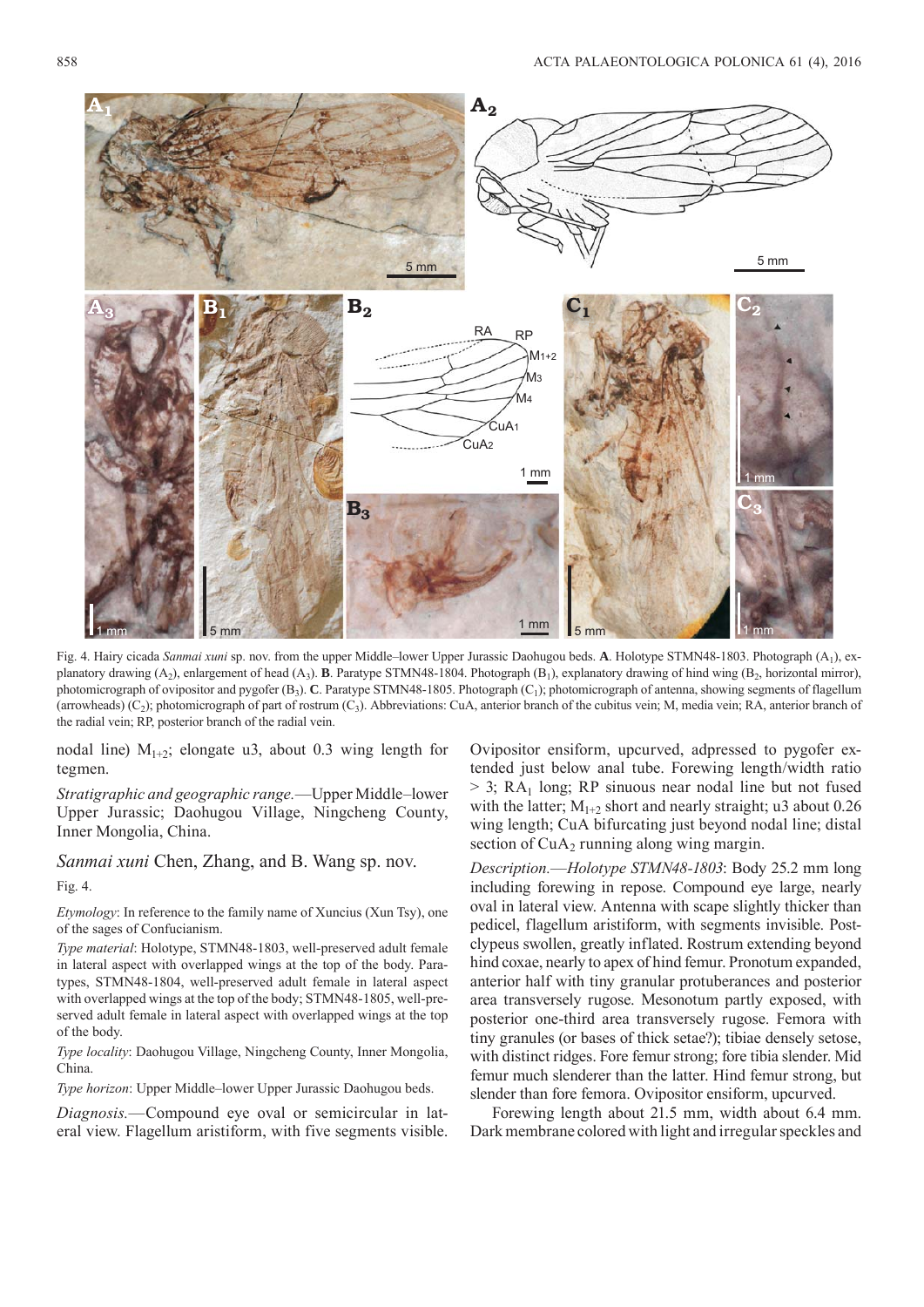longitudinal stripes. Costal area long and narrow, with anterior area partly missing. Clavus long, with ratio of length to width about 4.8. Nodal line distinct. Eight apical cells. Stem ScP+R+M+CuA thick, bifurcating into ScP+R and M+CuA at basal 0.21 wing length. Stem ScP+R straight, bifurcating into ScP+RA and RP at basal 0.32 wing length. RA with two terminations;  $RA<sub>1</sub>$  long;  $RA<sub>2</sub>$ geniculate at junction with crossvein ir, subparallel to  $RA<sub>1</sub>$ . RP sinuous near nodal line but not fused with the latter, slightly curved at junction with crossvein ir. Stem M+CuA bifucating just beyond junction with crossvein cua-cup. Stem M straight, bifurcating into  $M_{1+2}$  and  $M_{3+4}$ basal of middle of wing wing length. u3 about 0.26 wing length. Vein  $M_{1+2}$ nearly straight, bifurcating at about basal 0.66 wing length. Vein  $M<sub>3+4</sub>$  simple, connected with  $M_2$  by crossvein im. Stem CuA long and sinuous, bifurcating into  $CuA_1$  and  $CuA_2$  just beyond nodal line.  $CuA_1$ long, geniculate at junction with crossvein m-cua. Distal section of CuA2 running along wing margin. CuP long and straight. A<sub>1</sub> nearly straight. A<sub>2</sub> short and strongly curved.

*Paratype STMN48-1804*: Fore tarsus with basitarsomere slightly longer than mid and apical tarsomeres; one welldeveloped claw visible. Ovipositor ensiform, upcurved, adpressed to pygofer, extended just below anal tube. Body length as preserved 23.5 mm including forewing in repose. Forewing length as preserved 20.9 mm, width as preserved 6.1 mm; coloration pattern and venation in general as in holotype. Hindwing venation partly preserved. RP simple, curved at junction with crossvein r-m, and recurved at junction with crossvein ir. Stem M with three terminations;  $M_{1+2}$  unbranched. Crossvein m-cua long, connecting  $M_4$  just beyond its departure from  $M_{3+4}$ . CuA two-branched; CuA<sub>1</sub> and  $CuA<sub>2</sub>$  long.

*Paratype STMN48-1805*: Body 25.4 mm long including forewing in repose. Compound eye large, nearly semicircular in lateral view. Antenna with scape slightly thicker than pedicel, flagellum aristiform, with five segments visible. Rostrum long, with a distinct ridge. Hind tibia with two lateral spines. Ovipositor ensiform, upcurved, adpressed to pygofer. Forewing length about 22.3 mm, width as preserved 6.2 mm; coloration pattern and venation in general as in holotype.

*Remarks.*—The new species differs from *S. kongi* Chen, Zhang, and B. Wang sp. nov. and *S. mengi* Chen, Zhang, and B. Wang sp. nov. in possessing length/width ratio >3; RP sinuous near nodal line but not fused with the latter for tegmen.

*Stratigraphic and geographic range.*—Upper Middle–lower Upper Jurassic; Daohugou Village, Ningcheng County, Inner Mongolia, China.

# Discussion

**Evolutionary implications**.—The new genus seems to be closely related to the tribes Turutanoviini and Architettigini of Cicadoprosbolinae, and the three taxa seem to form a monophyletic group based on the following forewing characters; most apical cells extremely long and narrow, and nearly longitudinal, RA at most possessing three terminations, and distal section of  $CuA<sub>2</sub>$  running along wing margin. Considering many dissimilarities of *Sanmai* gen. nov. from the tribe Architettigini, the  $M<sub>3+4</sub>$  fork might be lost in parallel in the new genus and Architettigini. The alternative scenario, however, can not be excluded that *Sanmai* gen. nov. is a transitional form between widespread Turutanoviini and specialized Architettigini, since it possesses common body structures as *Shuraboprosbole* spp. of Turutanoviini but shares a simple  $M_{3+4}$  vein on forewing with Architettigini. *Sanmai* gen. nov. is provisionally assigned into the tribe Turutanoviini herein because the new genus and the genera of Turutanoviini share many common morphological characters besides the number of terminations of M vein.

Up to now, three genera (i.e., *Turutanovia*, *Paraprosbole*, *Shuraboprosbole*), with rich fossil record from the Lower Jurassic to the Upper Cretaceous of Eurasia, have been attributed to Turutanoviini (Fig. 1). *Shuraboprosbole* is very similar to *Paraprosbole*, but differs from the latter in possessing a larger forewing with costal margin strongly arched near wing base, and stem R and M+CuA bifurcating nearly at the same level. Some tettigarctid fossils recently discovered from the Daohugou Lagerstätte have filled the morphological gap between *Shuraboprosbole* and *Paraprosbole*, and some of these genus-level diagnostic differences are even intra-specific in Daohugou specimens, such as the relative bifurcating position of stem R and M+CuA in forewing of *Shuraboprosbole daohugouensis* (Wang and Zhang 2009). These two genera do not possess distinguishable morphological characters. Therefore, the genus *Paraprosbole* should be synonymized with *Shuraboprosbole*. Although the records of Mesozoic tettigarctids are relatively rich, only fossil specimens of two genera, *Shaanxiarcta* (forewing unknown) and *Turutanovia*, preserve information of hindwing to date. The hindwing of *Sanmai* gen. nov. is distinctly different from that of these two genera as well as extant *Tettigarcta* by simple  $M_{1+2}$  and bifurcated  $M_{3+4}$ , but very similar to that of *Shuraboprosbole media* (unpublished specimen; see SOM: fig. S1, Supplementary Online Material available at http:// app.pan.pl/SOM/app61-Chen\_etal\_SOM.pdf). If *Sanmai* gen. nov. was a transitional form between Turutanoviini and Architettigini we can infer, based on morphological and palaeobiogeographical data, that tettigarctids with M threebranched on forewing (*Architettix* and *Sanmai*) probably originated from some *Shuraboprosbole*-related tettigarctids in Eurasia (Laurasia) in the Middle Jurassic, and then spread to South America (Gondwana) before the expanding Tethys Ocean became a geographic barrier for these flying insects.

Compared to living tettigarctids, Architettigini (*Architettix*) possesses some distinct body structures, such as broadly exposed mesonotum, long hind tibia, and cicadellidlike tarsi. *Architettix* possesses elongate hind basitarsomere with rows of plantar setae like modern cicadellids (leafhoppers). Hamilton (1990, 1996) considered structures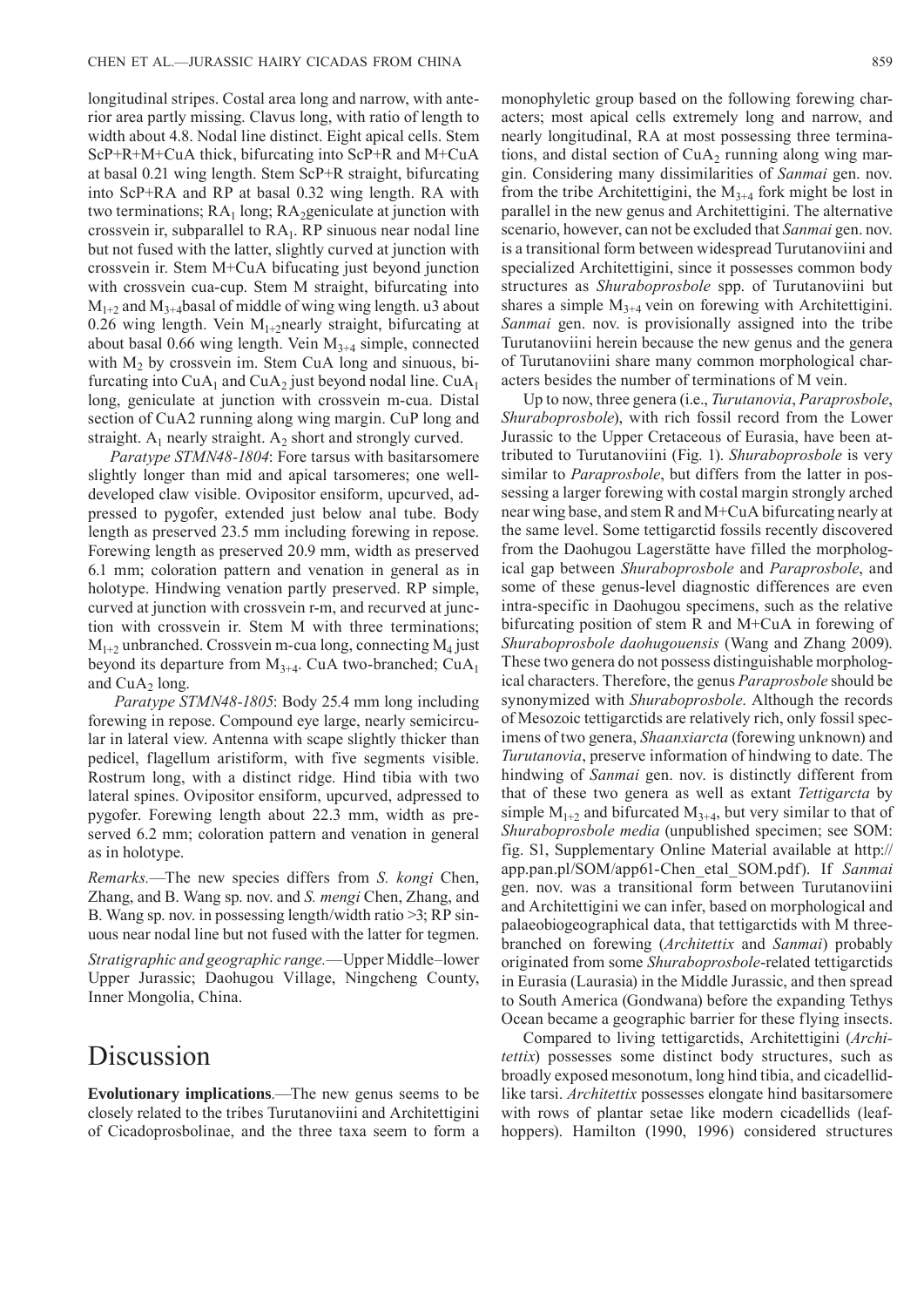of ''cicadellid- like tarsi'' as synapomorphies linking the Membracoidea and Cicadoidea. In modern Clypeata, only leafhoppers have the elongate hind basitarsomere with rows of plantar setae, and this morphological character is considered important for high level classification of leafhoppers (Davis 1975). The present study shows that the closely related *Sanmai* has common tarsi similar to modern Cicadoidea (Figs. 2, 3; Emeljanov 1987). Recent molecular and fossil evidences have confirmed that modern Clypeata comprises two monophyletic clades, divided into Myerslopoidea + Membracoidea and Cicadoidea + Cercopoidea, respectively (Shcherbakov and Popov 2002; Cryan and Urban 2012; Wang et al. 2012). Hence, the similarity of the tarsi between Cicadellidae and Architettigini is undoubtedly the result of convergent evolution. The specialized body structures of Architettigini are probably due to predation pressure from some early birds and insectivorous pterosaurs reported from the same formation of northeastern Brazil (Kellner 2002; Naish et al. 2007; Unwin and Martill 2007; Sayao et al. 2011; Carvalho et al. 2015). Architettigini, with long hind tibia and well-developed laterotibial spines, must be adapted to jumping (Shcherbakov 2009) as modern cicadellids. Meanwhile, the huge and broadly exposed mesonotum probably suggests an improvement of flight ability, like modern singing cicadas (Cicadidae), since the forewing is connected to flight muscles in mesonotum (Yao 2012). The adults of modern tettigarctids are crepuscular (hiding under loose bark during daylight hours; Moulds 1990; Shcherbakov 2009), but some structurally diverse Mesozoic tettigarctids (e.g., *Architettix*) with better locomotor capacity were likely diurnal.

**Coloration pattern***.*—The disruptive coloration of forewing is prominent on some specimens of *Sanmai* gen. nov. (Figs. 2A, 4A, D), with light and irregular speckles and longitudinal stripes bold contrasting to dark membrane, and the type is new to Tettigarctidae. The mottled forewings of the relict modern *Tettigarcta* spp. blend with the lichen-covered eucalypt bark (Moulds 1990). The transverse alternating dark and light stripes on wings, as a common disruptive coloration type for fossil cicadas (Wang et al. 2010), were reported in some Mesozoic tettigarctid specimens, e.g., *Protabanus* (Hong 1982), *Liassocicada* (Nel 1996), and *Shuraboprosbole* (Wang and Zhang 2009). Most forewing membranes of Mesozoic tettigarctids, however, are almost monochrome (e.g., *Sunotettigarcta hirsuta*) or colorless and transparent (e.g., *Turutanovia karatavica*). The disruptive coloration of *Sanmai* gen. nov. might be an effective camouflage which enabled *Sanmai*. to reduce the detectability of arboreal and insectivorous predators from the same Lagerstätte, such as ancestral Avialae, gliding mammals, and rhamphorhynchoid pterosaurs.

The special disruptive coloration type seems to be an autapomorphy of *Sanmai*. In specimens STMN48-1800 of *S. kongi* sp. nov., STMN48-1803 and STMN48-1804 of *S. xuni*  sp. nov., the coloration pattern of forewing is well preserved and similar in general: some speckles in various sizes and

shapes on prenodal area and some longitudinal stripes on postnodal area. The color impression of the remaining specimens of *S. kongi* sp. nov. and *S. xuni* sp. nov. as well as the holotype of *S. mengi* sp. nov. is obscure or even absent, likely weakened or erased by diagenetic process. Hence, considering taphonomic factors, the presence or absence of forewing coloration is not a useful distinguishable character for *Sanmai*.

The Daohugou palaeolake was a low-energy preservational environment. Most well-preserved tettigarctid specimens collected from Daohugou area are preserved in the lateral position with all four wings folded (Wang and Zhang 2009; Li et al. 2012; B. Wang et al. 2013; Chen et al. 2014; this study). The large body with a greatly inflated frontoclypeus and a long rostrum indicates that the Mesozoic tettigarctids were arboreal and xylem feeding (Wang and Zhang 2009). Therefore, it seems that when the early tettigarctids stayed on the branch to suck xylem fluids, their folded and rooflike wings covered bodies just as extant Cicadoidea, and so the forewing color pattern was essential for tettigarctids to hide themselves. For *Sanmai*, most of the highly contrasting speckles and longitudinal stripes extend to the edge of the forewings. This disruptive coloration can effectively break up the body outline as well as surface (Cuthill et al. 2005; Schaefer and Stobbe 2006), and enabled *Sanmai* to hide in faint light under the cover of thick forest (see [SOM: fig. S2\)](http://app.pan.pl/SOM/app61-Chen_etal_SOM.pdf). Disruptive camouflage is also frequent in Palaeontinidae, another common large-sized arboreal cicadomorph group of Daohugou Biota. However, unlike *Sanmai*, the disruptive wing coloration of palaeontinids is transverse alternating dark and light stripes or light spots on dark membrane (Shcherbakov and Popov 2002; Wang 2009).

To date, eight species within four genera (*Shuraboprosbole*, *Sunotettigarcta*, *Tianyuprosbole*, and *Sanmai* gen. nov.) attributed to the family Tettigarctidae have been recorded from the Daohougou beds (Wang and Zhang 2009; Li et al. 2012; Chen et al. 2014; this study). The forewing membrane in *Sunotettigarcta* and *Tianyuprosbole* is mostly dark and lacks highly contrasting coloration patterns, and is probably crypsis via background-matching. The postnodal area of *Tianyuprosbole*, ornamented with some thick ruffles, might be leaf mimesis (Chen et al. 2014). These well-preserved Daohugou specimens indicate that early tettigarctids likely have evolved different mechanisms of camouflage to avoid detection by potential predators. Besides, the different styles of forewing coloration of Daohugou tettigarctids suggest that although all of them were likely arboreal, they might have occupied slightly different ecotopes to reduce inter-specific competition.

## **Conclusions**

We report the new genus *Sanmai* Chen, Zhang, and B. Wang with three new species (*Sanmai kongi* Chen, Zhang, and B. Wang, *S. mengi* Chen, Zhang, and B. Wang, and *S. xuni*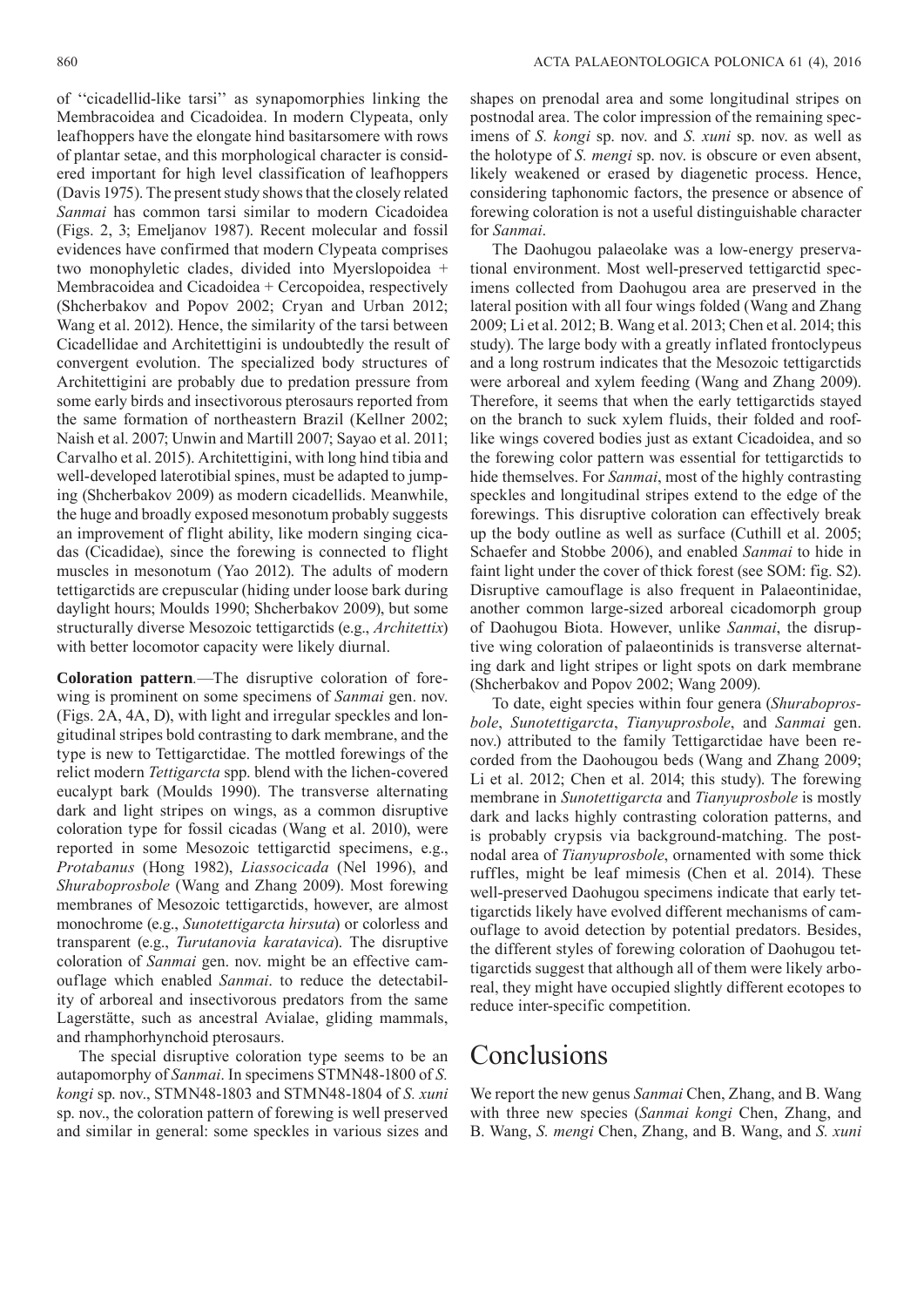Chen, Zhang, and B. Wang) from the Middle–Upper Jurassic of northeastern China (Daohugou). The new genus might be a transitional form between Turutanoviini and specialized Architettigini which suggests that tettigarctids with vein M three-branched on forewing probably originated from some *Shuraboprosbole*-related tettigarctids in Laurasia in the Middle Jurassic, and then spread to Gondwana before significant extension of the Tethys Sea. The disruptive coloration of forewing, prominent on some specimens of *Sanmai*, represents a novel type to Tettigarctidae, which can effectively break up the body outline as well as surface, and so likely enabled *Sanmai* to reduce the detectability of potential predators. The high divergence of forewing coloration preserved in Daohugou tettigarctids suggests that although most of early tettigarctids were arboreal (Wang 2009), they might have occupied slightly different ecotopes.

## Acknowledgements

The authors are extremely grateful to Junqiang Zhang (Linyi University, China) for his constructive comments on an earlier version of this manuscript. We express our heartfelt thanks to the reviewers, Jacek Szwedo (Museum and Institute of Zoology, Polish Academy of Sciences, Warsaw, Poland), Yuri Popov and Dmitry Shcherbakov (both Borissiak Paleontological Institute, Russian Academy of Science, Moscow, Russia), who provided many constructive comments which undoubtedly improved this manuscript. The present study was supported by grants from the National Natural Science Foundation of China (41502007; 41372014; 41572010), the Natural Scientific Foundation of Shandong Province (ZR2013DQ017), and the China Postdoctoral Science Foundation funded project. BW was also supported by the Youth Innovation Promotion Association of CAS (No. 2011224).

#### References

- Becker-Migdisova, E.E. 1949. Mesozoic Homoptera of Central Asia [in Russian]. *Trudy Paleontologičeskogo Instituta* 22: 1–20.
- Boulard, M. and Nel, A. 1990. Sur deux cigales fossils des terrains tertiaries de la France (Homoptera, Cicadoidea). *Revue Francaise d'Entomologie (n.s.)* 12: 37–45.
- [Carvalho, I.S., Novas, F.E., Agnolin, F.L., Isasi, M.P., Freitas, F.I., and An](http://dx.doi.org/10.1038/ncomms8141)drade, J.A. 2015. A Mesozoic bird from Gondwana preserving feathers. *Nature Communications* 6: 7141.
- [Chen, J., Wang, B., Zhang, H., and Wang, X. 2014. A remarkable new genus](http://dx.doi.org/10.11646/zootaxa.3764.5.6)  of Tettigarctidae (Insecta, Hemiptera, Cicadoidea) from the Middle Jurassic of northeastern China. *Zootaxa* 3764: 581−586.
- Cohen, K.M., Finney, S., and Gibbard, P.L. 2013. *International Chronostratigraphic Chart*[. http://www.stratigraphy.org/ICSchart/Chronostrat](http://www.stratigraphy.org/ICSchart/ChronostratChart2013-01.pdf)  Chart2013-01.pdf
- [Cryan, J.R. and Urban, J.M. 2012. Higher-level phylogeny of the insect](http://dx.doi.org/10.1111/j.1365-3113.2011.00611.x)  order Hemiptera: is Auchenorrhyncha really paraphyletic? *Systematic Entomology* 37: 7–21.
- [Cuthill, I.C., Stevens, M., Sheppard, J., Maddocks, T., Parraga, C.A., and](http://dx.doi.org/10.1038/nature03312)  Troscianko, T.S. 2005. Disruptive coloration and background pattern matching. *Nature* 434: 72–74.
- Davis, R.B. 1975. Classification of selected higher categories of Auchenorrhynchous Homoptera (Cicadellidae and Aetalionidae). *Technical Bulletin of the United States Department of Agriculture* 1494: 1–52.
- Emeljanov, A.F. [Emelânov, A.F.] 1987. Phylogeny of Cicadina (Homoptera: Cicadina) based on comparative morphological data [in Russian]. *Trudy*

*Vsesoûznogo Entomologičeskogo Obŝestva, Akademiâ Nauk SSSR* 69: 19–109.

- [Evans, J.W. 1956. Palaeozoic and Mesozoic Hemiptera \(Insecta\).](http://dx.doi.org/10.1071/ZO9560165) *Australian Journal of Zoology* 4: 165–258.
- Hamilton, K.G.A. 1990. Homoptera. *In*: D. Grimaldi (ed.), Insects from the Santana Formation, Lower Cretaceous of Brazil. *Bulletin of the American Museum of Natural History* 195: 82–122.
- Hamilton, K.G.A. 1996. Cretaceous Homoptera from Brazil: implication for classification. *In*: C.W. Schaefer (ed.), *Studies on Hemipteran Phylogeny*, 89–110*.* Entomological Society of America, Thomas Say Publication, Lanham.
- Hong, Y. 1982. *Mesozoic Fossil Insects of Jiuquan Basin in Gansu Province* [in Chinese, with English abstract]. 223 pp. Geological Publishing House, Beijing.
- [Kaulfuss, U. and Moulds, M. 2015. A new genus and species of tettigarctid](http://dx.doi.org/10.3897/zookeys.484.8883) cicada from the early Miocene of New Zealand: *Paratettigarcta zealandica* (Hemiptera, Auchenorrhyncha, Tettigarctidae). *ZooKeys* 484: 83–94.
- Kellner, A.W.A. 2002. A review of avian Mesozoic fossil feathers. *In*: L.M. Chiappe and L.M. Witmer (eds.), *Mesozoic Birds: Above the Head of Dinosaurs*, 389–404*.* University of California Press, Los Angeles.
- [Li, S., Wang, Y., Ren, D., and Pang, H. 2012. Revision of the genus](http://dx.doi.org/10.1080/03115518.2012.680722) *Sunotettigarcta* Hong, 1983 (Hemiptera, Tettigarctidae), with a new species from Daohugou, Inner Mongolia, China. *Alcheringa: An Australasian Journal of Palaeontology* 36: 501–507.
- [Liu, Q., Zhang, H., Wang, B., Fang, Y., Zheng, R., Zhang, Q., and Jarzem](http://dx.doi.org/10.1080/03115518.2014.886849)bowski, E.A. 2014. A new saucrosmylid lacewing (Insecta, Neuroptera) from the Middle Jurassic of Daohugou, Inner Mongolia, China. *Alcheringa: An Australasian Journal of Palaeontology* 38: 301–304.
- [Liu, Y., Kuang, H., Jiang, X., Peng, N., Xu, H., and Sun, H. 2012. Timing of](http://dx.doi.org/10.1016/j.palaeo.2012.01.017) the earliest known feathered dinosaurs and transitional pterosaurs older than the Jehol Biota. *Palaeogeography, Palaeoclimatology, Palaeoecology* 323–325: 1–12.
- Liu, Y., Liu, Y., and Zhang, H. 2006. LA-ICPMS zircon U-Pb dating in the Jurassic Daohugou Beds and correlative strata in Ningcheng of Inner Mongolia. *Acta Geologica Sinica (English Edition)* 80: 733–742.
- Menon, F. 2005. New record of Tettigarctidae (Insecta, Hemiptera, Cicadoidea) from the Lower Cretaceous of Brazil. *Zootaxa* 1087: 53–58.
- Moulds, M.S. 1990. *Australian Cicadas.* 217 pp. New South Wales University Press, Kensington.
- [Moulds, M.S. 2005. An appraisal of the higher classifiation of cicadas \(He](http://dx.doi.org/10.3853/j.0067-1975.57.2005.1447)miptera: Cicadoidea) with special reference to the Australian fauna. *Records of the Australian Museum* 57: 375–446.
- [Naish, D., Martill, D.M., and Merrick, I. 2007. Birds of the Crato Forma](http://dx.doi.org/10.1017/cbo9780511535512.019)tion. *In*: D.M. Martill (ed.), *The Crato Fossil Beds of Brazil*, 525–533. Cambridge University Press, Cambridge.
- Nel, A. 1996. Un Tettigarctidae fossile du Lias Europ en (Cicadomorpha, Cicadoidea, Tettigarctidae). Ecole pratique de hautes etudes. *Biologie Evolution Insectes* 9: 83–94.
- [Nel, A., Prokop, J., Nel, P., Grandcolas, P., Huang, D., Roques, P., Guil](http://dx.doi.org/10.1002/jmor.11036)bert, E., Dostal, O., and Szwedo, J. 2012. Traits and evolution of wing venation pattern in paraneopteran insects. *Journal of Morphology* 273: 480–506.
- Nel, A., Zarbout, M., Barale, G., and Philippe, M. 1998. *Liassotettigarcta africana* sp. nov. (Auchenorrhyncha: Cicadoidea: Tettigarctidae), the first Mesozoic insect from Tunisia. *European Journal of Entomology*  95: 593–598.
- Piton, L.E. 1936. Faune entomologique des argiles cineritiques mio-pliocenes de Varennes (Puy-de-Dome). *Revue d'Auvergne* 50: 17–20.
- [Rasnitsyn, A.P., Zhang, H., and Wang, B. 2006. Bizarre fossil insects, the](http://dx.doi.org/10.1111/j.1475-4983.2006.00574.x) webspinning sawflies of the genus *Ferganolyda* (Vespida, Pamphilioidea) from the Middle Jurassic of Daohugou, Inner Mongolia, China. *Palaeontology* 49: 907–916.
- [Sayao, J.M., Saraiva, A.A.F., and Uejima, A.M.K. 2011. New evidence of](http://dx.doi.org/10.1590/S0001-37652011000100010) feathers in the Crato Formation supporting a reappraisal on the presence of Aves. *Anais da Academia Brasileira de Ciencias* 83: 197–210.
- [Schaefer, H.M. and Stobbe, N. 2006. Disruptive coloration provides cam](http://dx.doi.org/10.1098/rspb.2006.3615)ouflage independent of background matching. *Proceedings of the Royal Society of London Series B* 273: 2427–2432.